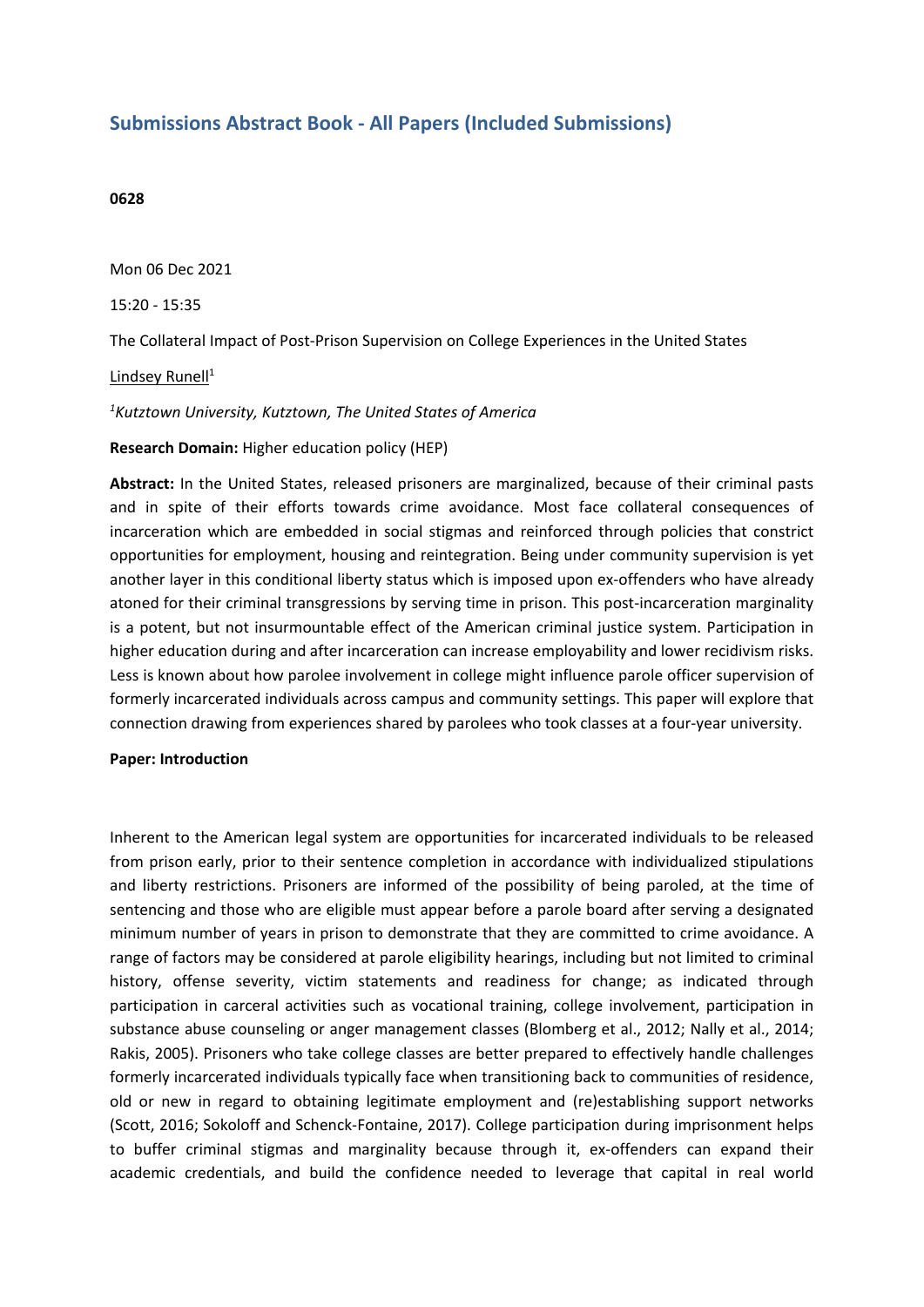contexts. Evidence shows that involvement in post-secondary education is <sup>a</sup> logical and fair criterion in determining whether <sup>a</sup> prisoner is motivated to embark upon <sup>a</sup> new, crime-free trajectory after release from incarceration. Programs, such as the one highlighted in this paper, create avenues for those students to complete their higher education at four-year colleges after release from prison. People generally care about whether incarcerated individuals have viable opportunities to take college classes and actually take advantage of them. But is there <sup>a</sup> continuity of care among community corrections officers? More specifically, how do formerly incarcerated individuals who have committed to pursuing <sup>a</sup> higher education experience parole?

# **Under Community Supervision and In College**

The focus of this paper is on relationships between parole officer and college student parolees from the lens of <sup>a</sup> group of formerly incarcerated individuals who were going to college while under community supervision. Parole is considered <sup>a</sup> privilege reserved for individuals who have demonstrated progress toward crime avoidance during incarceration. The rationale behind community sanctions is clear, that some formerly incarcerated persons need to be monitored because their criminal histories indicate <sup>a</sup> need for extended correctional treatment and support with adjusting to life after imprisonment (Rudes, 2012). That includes parolees who continue involvement in postsecondary education as they are still within the correctional system and therefore subject to freedom restrictions which might conflict with class attendance, employment and participation in extracurricular campus events. However, there are collateral consequences to being under such close surveillance which might contravene efforts made in furtherance of reentry, especially for formerly incarcerated college students who need the freedom and flexibility to attend classes, study, work and experience campus culture (Klingele, 2013). Taking college classes after incarceration is an experience in itself that can prove both challenging and time consuming given that ex-prisoners are exceptional non-traditional students (Potts and Bierlein Palmer, 2014; Strayhorn et al., 2013).

# **Data and Methods**

This qualitative data was collected from June through July 2015 as part of <sup>a</sup> follow-up study to one completed in 2011 and it included information shared by seventeen of the original 34 research participants. The interviewees were ex-prisoners and also members of <sup>a</sup> program that affords incarcerated persons the opportunity to complete carceral college courses and continue their postsecondary education at 'State College', <sup>a</sup> four-year institution, after release from prison. All but two were released from prison under community supervision and remained subject to related liberty restrictions while attending State University. The fifteen individuals placed on <sup>a</sup> parole or probation status(es) disclosed their sentence terms and ways those circumstances framed and were framed by their college involvement. The interview questionnaire consisted of specific inquiries into conditional release statuses and stipulations.

# **Discussion and Conclusion**

This research confirms that parole agents have legitimate authority to make discretionary decisions about how to control and manage the movements of offenders on their caseload. In that regard, the research participants shared experiences that were in large part influenced by officer management style and reciprocal parole-parolee interactions. The college student parolee participants shared real